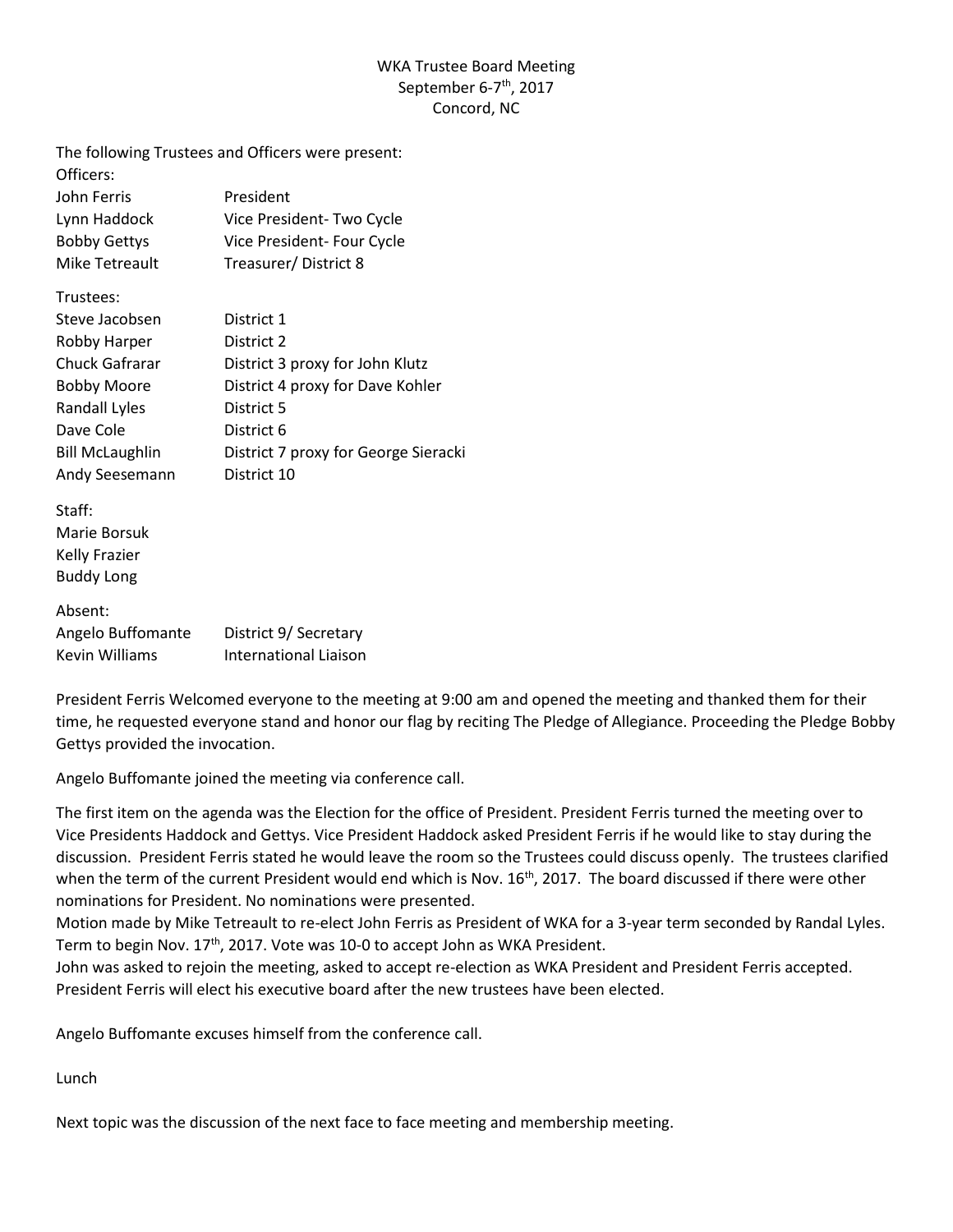A motion was made by Andy Seesemann to move the Annual Membership meeting & Face to Face meeting to Friday Oct. 13th, 2017. Seconded by David Cole, No opposed, Motion passes.

Annual Membership Meeting and Face to Face Board meeting. Friday Night Oct. 13<sup>th</sup>, 2017 at GoPro Motorplex in Mooresville, NC

Lynn Haddock presented a proposal for an Election Time Schedule to the Board for review and discussion. Motion was made by Andy Seesemann to add WKA Election time schedule to the Doc Section on the website. Seconded by Bill McLaughlin, No one opposed. Motion Passes.

#### **WKA trustee election time-table**

|            | September 1 nominations go out -- pit board and media announcements as such                                                                                                                   |
|------------|-----------------------------------------------------------------------------------------------------------------------------------------------------------------------------------------------|
| October 1  | deadline for nominations to be received into WKA                                                                                                                                              |
| October 15 | notifications are mailed to all eligible nominated persons (after membership and age verification)                                                                                            |
| November 1 | deadline for return of candidate platforms (with $2 + 4$ cycle representatives named)<br>(representatives must be verified for eligibility)<br>(non-disclosure agreement must also be signed) |

November 15 ballots mailed out to the membership by the accounting firm

#### December 15 deadline for return of ballots to accounting firm -- results to be given to WKA when available

Jan 1 official announcement of election results via pit board and other media --- trustees officially take office at this time. Orientation to take place at first sit down meeting following announcement

Lynn continued the discussion on Daytona Dirt track conditions and WKA needs to make something happen to make the track conditions better, the track needs water. Buddy has spoken to Daytona International, and they have agreed to allow us to handle working the dirt track. Preparations are underway to secure water trucks, proper equipment and materials needed to prepare a better track for our competitors, in addition to the equipment that the track does have and provides.

Buddy also advised the board that he is working on reviewing the dirt classes due to the 11:00pm curfew we are given.

Lynn Haddock requested that he would like to add Section 212.14.3 to the tech manual to read:

"Spec tires and rain tires to be run as produced with no alteration."

Motion by Robby Harper to approve section 212.14.3 wording and addition to the tech manual, Seconded by Steve Jacobsen, No one opposes, motion passes.

Lynn Haddock discussed his next Tech Manual agenda item regarding rules 254.2.1, 304.2.1, 354.2.1, 404.2.1 and 454.2.1. Lynn requested that the Thru bolt hub locking system, which is used for the Hollow Shaft, not being acceptable for 5/8 shaft system.

Motion by Robby Harper to accept the proposal/ clarification, that the Thru Bolt Hub Locking System, which is used for the Hollow Shaft, is not acceptable with the solid 5/8 shaft system. Seconded by Bobby Moore. Zero opposed, motion passes.

David Cole requested the board to review Section 212 in the Tech Manual, Manufacturers Cup Series Event Format and Special Rules, specifically rule 212.1.1 Qualifying.

Motion was made by D. Cole for Qualifying to establish starting position for Pre-Final and Pre-Final to establish starting position on the grid for Final on those days when Qualifying, Pre-Final and Final are run for 2018 Tech manual. Seconded by Bill McLaughlin, zero opposed, motion passes.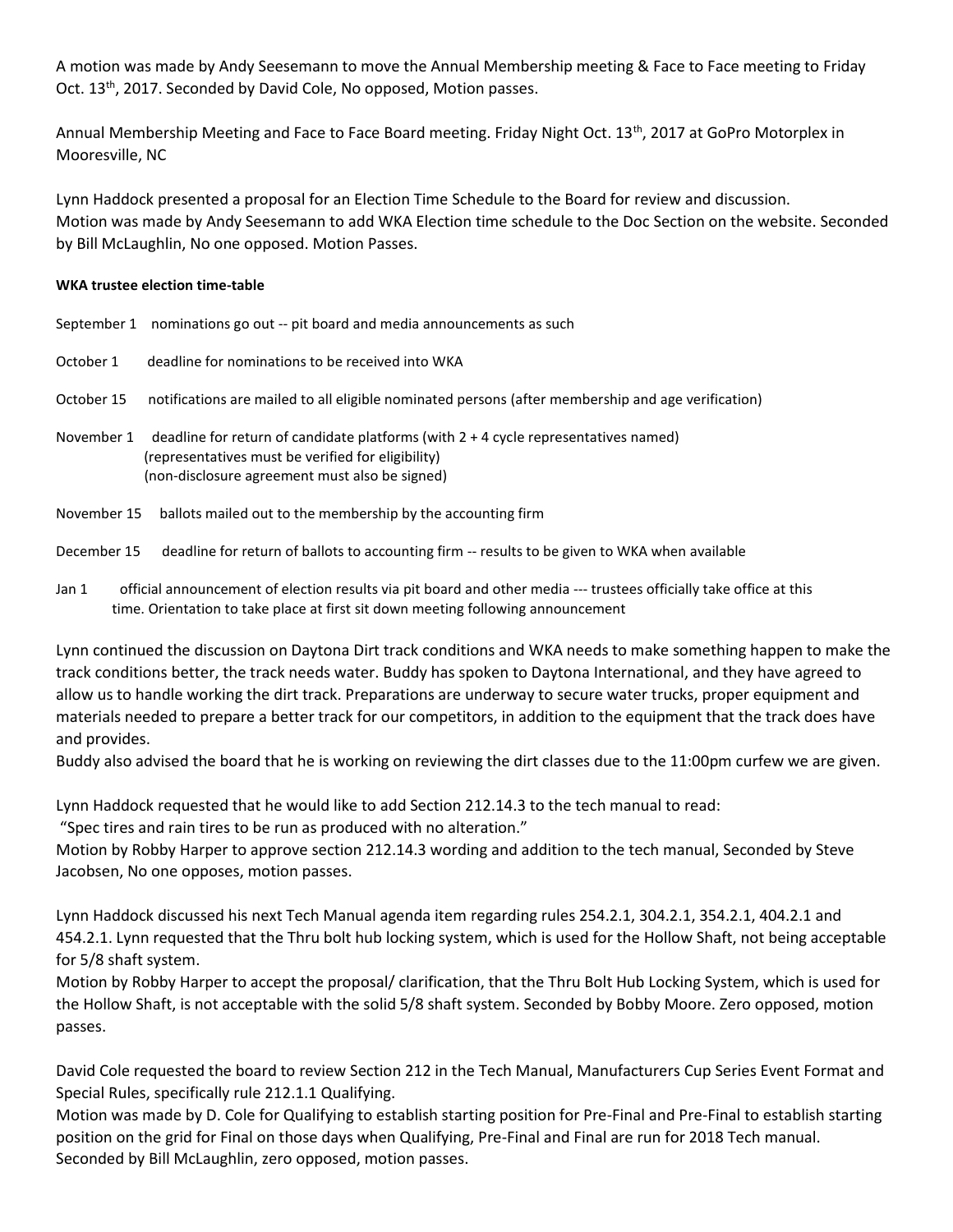Robby Harper presented to the board the Road Race competition committees suggestion for the 2018 Road Race Schedule.

Daytona International Speedway- December VIR- July Roebling Road- March **Heartland Park Topeka- August** Heartland Park Topeka- August Atlanta Motorsports Park TBD **Bowling Green- October** Bowling Green- October Summit Point- June

Best 5 of 7 races count for season points, with minimum 4 races run to qualify for year-end awards. For Final 1-Final 2 format races, best 9 of 14 races, with minimum 8 races run for year-end awards.

Motion was made by Robby Harper to accept the Road Race Competition Committee 2018 Road Race Schedule. Seconded by Bill McLaughlin. Zero opposed. Motion passes.

2018 Road Race entries fees were discussed and Robby Was asked to take that discussion back to the Road Race Competition committee for 2018 prices.

Robby continued the Road Race discussion and presented another request to the board from the competition committee to Add 20 lbs. to current weight of 390lbs for entrants using ICA motors (Parilla Reedjet, and similar) in 100cc Controlled class. All other engines and ICA motors running fixed pipes remain current weight.

Motion made by Andy Seesemann to accept the Road Race committees request to Add 20 lbs. to current weight of 390lbs for entrants using ICA motors (Parilla Reedjet, and similar) in 100cc Controlled class. All other engines and ICA motors running fixed pipes remain current weight. Seconded by Robby Harper. Opposed: Zero. Motion passes.

Motion made by Robby Harper to accepted the proposed 2018 NRRS 4- Cycle Class Structure as written and proposed:

2018 NRRS 4-Cycle Class Structure Proposal:

362.4 Animal Sprint 390 (Final 1 + Final 2): To replace 362.4, 362.5, and 362.6 with a single class weight of 390#. All other technical items to remain unchanged.

362.5 LO206 Sprint 390 (Final 1 + Final 2): To replace 362.7 and 362.8 with a single class weight of 390#. In addition, separating the Clone and LO206 engine packages to allow for closer competition.

362.6 Clone Sprint 390 (Final 1 + Final 2): Single class weight of 390# and to be scored separately from LO206 Sprint 390 (formally 362.7 & 362.8).

362.7 CIK LO206 (Final 1 + Final 2): To replace 362.18 as a national points class. All current technical items listed for 362.18 will be upheld for 2018 season.

Seconded by Andy Seesemann. Opposed: David Cole. Motion passes.

Robby Harper asked the board to review Rule 115.1.1- Helmet Cameras. The Board discussed and no action was taken. They upheld that camera helmets are not allowed as it compromises the integrity of the helmet.

Lynn Haddock presented the board a proposal for restructuring the Gold Cup program. Gold Cup was discussed at length and everyone agreed that Gold Cup needs to be a clean slate. The proposal included Regional and National classes. Some trustees had people that they wanted to reach out to within the racing community and the board agreed to table this item until the next meeting in October in order to gather some more information.

Bill McLaughlin is going to check into an option to see if we could possibly run a Gold Cup event at the same time we are running the Purdue EV Grand Prix.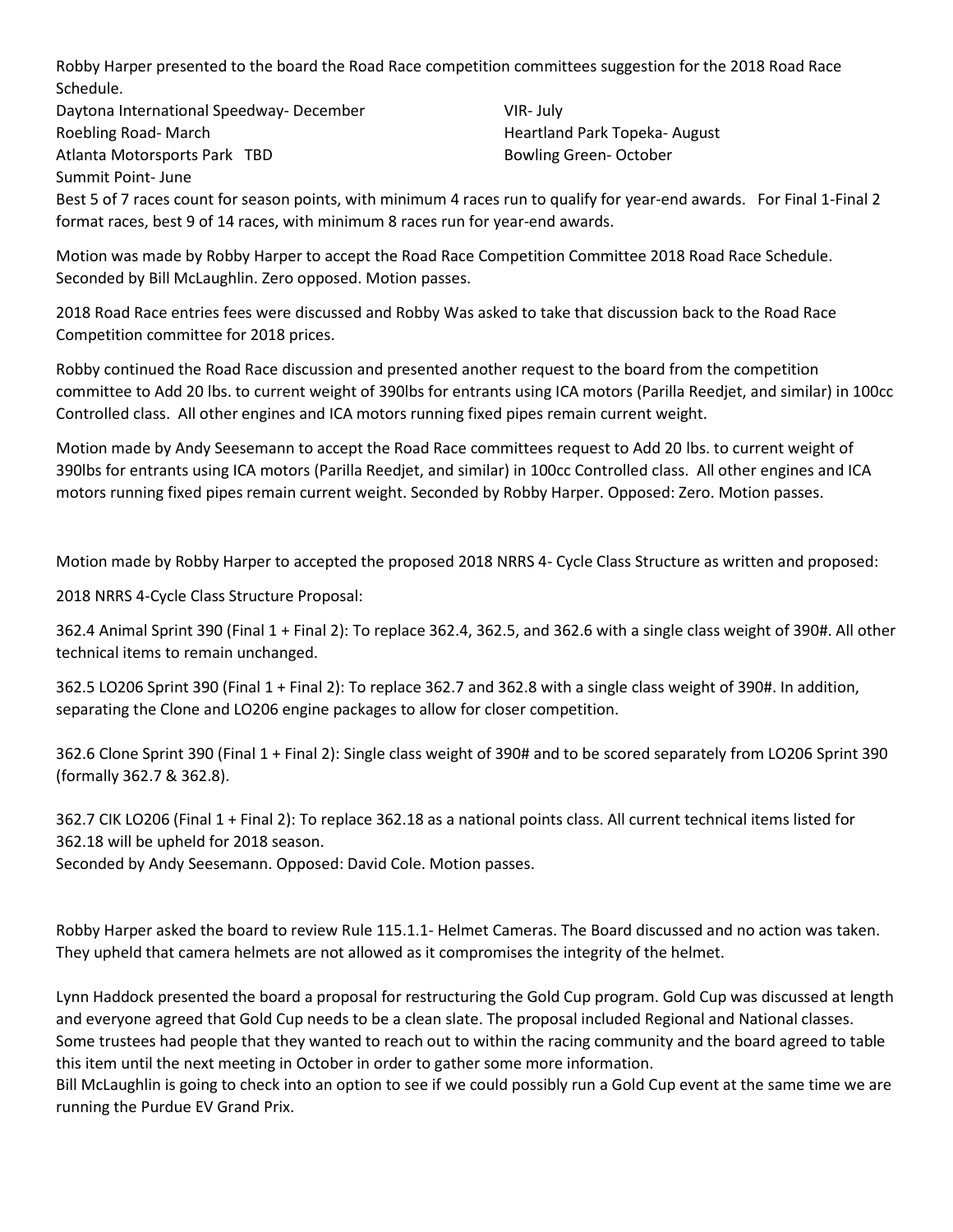Mike Tetreault presented 2018 Man Cup classes. Man Cup classes to remove LO206 and replace with IAME KA100 class. all other Man Cup classes would remain the same for 2018.

Motion made by Mike Tetreault to remove LO206 Senior class from 2018 Man Cup classes and replace it with KA100 class. Seconded by Bill McLaughlin. Opposed: Zero. Motion passes.

Lynn Haddock asked permission from the board to review and revise the Homologation guidelines and bring it up to speed. He is going to work on something tonight and bring it back to the board to review in the morning.

Motion made at 5:03pm by David Cole to adjourn the meeting, seconded by Bill McLaughlin.

## Sept 7<sup>th</sup>, 9:00am

President Ferris bring meeting to order. Robby Harper and Chuck Gafrarar are currently absent from the meeting.

Mike Tetreault began a discussion on Man Cup Daytona classes. A proposal was presented to the board to run Ignite Senior class as local option in Daytona.

The proposed class structure would be:

-Margay Ignite Senior- 360 lbs., 4.5/7.1 YDS Tires

-\$195 maximum entry fee. Participants will not be competing for points or year-end prizes.

-Margay will supply  $1<sup>st</sup>$  through  $5<sup>th</sup>$  place trophies for the class.

-Any competitor who will attain the age of 15 during the 2018 calendar year would be eligible to compete.

-Current Ignite class rules will be utilized. All engine rules will be per the Briggs-issued LO206 rules package.

- -Tires will be marked after day one qualifying, those tires must remain on the kart for the balance of the event. Margay personnel with assist with tire marking. Any tire replacement due to damage will be at the race directors' discretion. -Ignite Senior will run the same practice and race format as all other WKA National classes.
- -Margay will supply their own photographer and additional dedicated social media coordinator.

Previous Daytona Winner will not be eligible to enter/ race in this class.

Motion by David Cole to allow Ignite Senior class as presented above. Seconded by Andy Seesemann Opposed: zero. Motion passes.

Robby Harper joined the meeting at 9:15am

B. Eves Appeal/ protest letter was forwarded to the board to review by Trustee D. Cole. Mr. Eves was protesting rule 803.10 resulting in the points for the Bridgestone Mid-Season Shoot-out. Each board member took the time to read through Mr. Eves appeal and detailed discussion took place.

Motion by Bobby Moore to deny Mr. Eves appeal, due to the pipe being removed from the tech area. We cannot rule on it being a factor in the appeal.

Seconded by: S. Jacobsen, opposed: D. Cole, Abstained: M. Tetreault and Bill McLaughlin. Motion passes. Mr. Eves to be notified of the decision via certified letter.

Section 803.10 in the Tech Manual was reviewed and discussed at length, regarding what should be considered a droppable DQ if anything.

Motion made by D. Cole for rule 803.10 to read: "If a driver is disqualified for unsafe driving or failure to pass post-race weight or technical inspection or unsportsmanlike conduct, the driver may not count the race as a "drop race" (no droppable DQ's)

Seconded by Robby Harper, In favor: Bobby Moore, Robby Harper, Randal Lyles, D. Cole, Steve Jacobsen Opposed: Mike Tetreault, Andy Seesemann, Bill McLaughlin.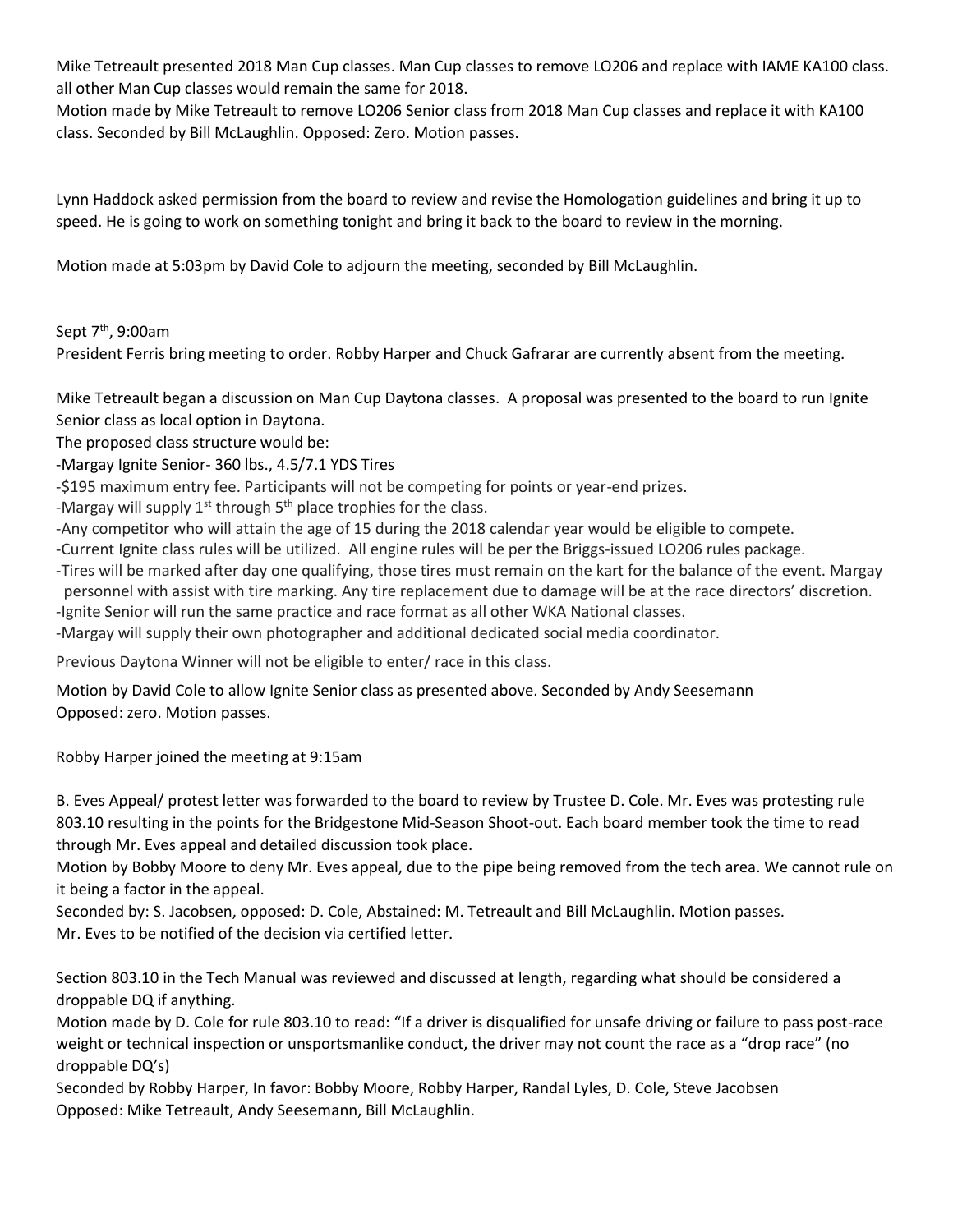Mike Tetreault asked the board to review the wording of "attained Age" throughout the Tech Manual. Motion made by Mike Tetreault to remove the wording "attained age" in the class structure in all series with the exception of Kid Karts.

Seconded by Bobby Moore, Opposed: zero. Motion passes.

Next agenda item presented to the board by L. Haddock and discussed was Man Cup numbering system for classes for 2018 year.

| Micro swift      | 2 digits |
|------------------|----------|
| Mini swift       | 100      |
| lame junior      | 700      |
| lame senior      | 300      |
| Yamaha sportsman | 500      |
| Yamaha junior    | 600      |
| Yamaha senior    | 800      |
| KA senior        |          |

Motion made by Andy Seesemann to accept the numbering system as written and presented for Man Cup. Seconded by Bill McLaughlin. Opposed zero, motion passes.

Reserve numbers will still be available for purchase for \$25 per class. If reserve numbers are not purchased in advance, the office will assign the competitor the next number in line, related to their class and that will be their number for that competition year.

D. Cole updated the board on where he was on working on updating and revising, the track package program. He passed around copies of the program to the board members and asked them to review of any typos or asked for any questions or concerns and will meet back up with the board once they have had an opportunity to review.

2018 Man Cup schedule was presented to the board by M. Tetreault and John Ferris.

First mention is there is no Winter Cup series this year, however the proposed Man Cup series will have 6 races instead of 5.

2018 Man Cup Schedule: Daytona Int'l Speedway- Dec. 27-30<sup>th</sup> 2017 GoPro Motorplex- March 23-25th Pittsburgh Int'l Race Complex- May 18-20<sup>th</sup> [New Jersey Motorsports Park-](https://www.google.com/url?sa=t&rct=j&q=&esrc=s&source=web&cd=1&cad=rja&uact=8&ved=0ahUKEwin4OHWnZbWAhWBYiYKHdhnB9UQFggnMAA&url=http%3A%2F%2Fwww.njmp.com%2F&usg=AFQjCNGohw3VeRVCBvS3r59Ef015tz_Jsg) July 13-15th New Castle Motorsports Park- September 14-16<sup>th</sup> GoPro Motorplex- October 26-28th

The board asked the Man Cup competition committee to review the number of drops for the series to get back to the board on their suggestions as soon as possible.

Chuck Gafrarar joined the meeting at 12:30pm

Lynn Haddock revisited the Homologation Guidelines with a typed up a revision suggestion and presented it to the board for review:

117.1.1 ENGINES

WKA will accept engines for homologation yearly before March 1. Interested parties wishing to submit engines must meet the following requirements:

- 1. The engine manufacture must certify the name of the US importer or distributor.
- 2. The submitter must have a US business location and must have been in business for at least two years prior to the submission. A federal tax number and sales tax ID number must also be included.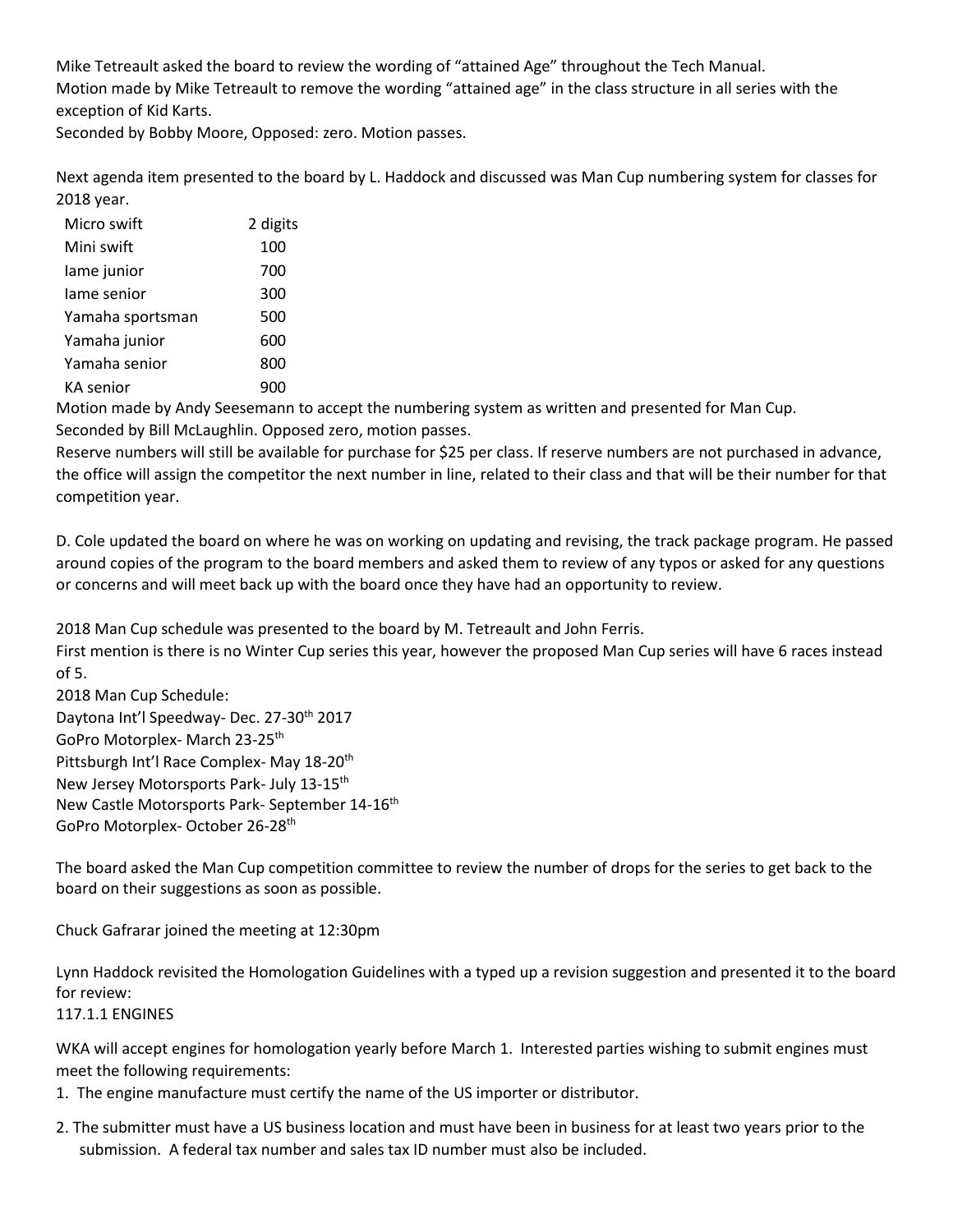- 3. The submission must include a complete engine or engine kit and a submission fee of 500 US dollars as well as drawings, homologation fiche paperwork, photos and any other related items.
- 4. Engine must include tools to aid in post-race inspection such as head templates, port gauges, carb gauges, etc.
- 5. WKA will inspect the submission and advise the submitting organization as to the acceptance or rejection by June 1.
- 6. If accepted, proof of 100 units in the United States must be documented by Sept 1.
- 7. A 1500 US dollar homologation fee must be paid by Sept 1.

### 117.1.2 ENGINE PARTS

change submission date to March 1

change submission fee to 300 US dollars

required minimum quantity-- 50 items

inspection date on or before Sept 1.

Motion by Steve Jacobsen to accept the proposed revision as written. Seconded by Mike Tetreault. Opposed: Zero. Motion passes

WKA Financials were presented and reviewed by the trustees. Treasurer Mike Tetreault answered any questions trustees may have had.

M. Tetreault he would like to start the scanning bar code procedures in Daytona. They have already obtained and started using the barcoded engine seals. Tires are to be barcoded as well. When the competitor comes through tech, tires, engine and chassis seals will be scanned assigned to the competitor.

Competition committee is asked to review and recommend how the tires will be scanned and handed out to the competitors for the weekend. Board will wait to hear back from competition committee on their suggestions.

L. Haddock started a discussion on selling tires at Man Cup events only. Entry fee would include race tires and the competitor would go to the tire tent and pick up race tires for the weekend. No motion was made. Discussion will continue and we will continue to research for possible implementation at Daytona.

Robby Harper presented the board with a letter from Kelly Reed regarding a clutch made by Horstman for road racing. After some discussion, the board felt it may be best to test the clutch at a few races throughout the 2018 season. The clutch is to be tested in Daytona and possible other tracks through 2018 for possible implementation in 2019.

Lead shot in the frame was discussed. Tech manual states weight ballast "must be bolted securely to the kart using bolts of at least 5/16" in diameter." Lead shot cannot be bolted so not acceptable.

Lynn Haddock presented to the board that he would like to narrow down the oil ratio for fuel tech to one amount. Maybe going from "6-8 oz. of oil" to just "8oz" per gallon.

Bill McLaughlin advised that he present it to the competition committee and get their feedback and suggestion on this item and will let the board know their suggestions.

Mike Tetreault asked the board their thoughts on making transponders mandatory starting round 1 of practice. It has been suggested that this item also go to the competition Committee for review and to receive their suggestions.